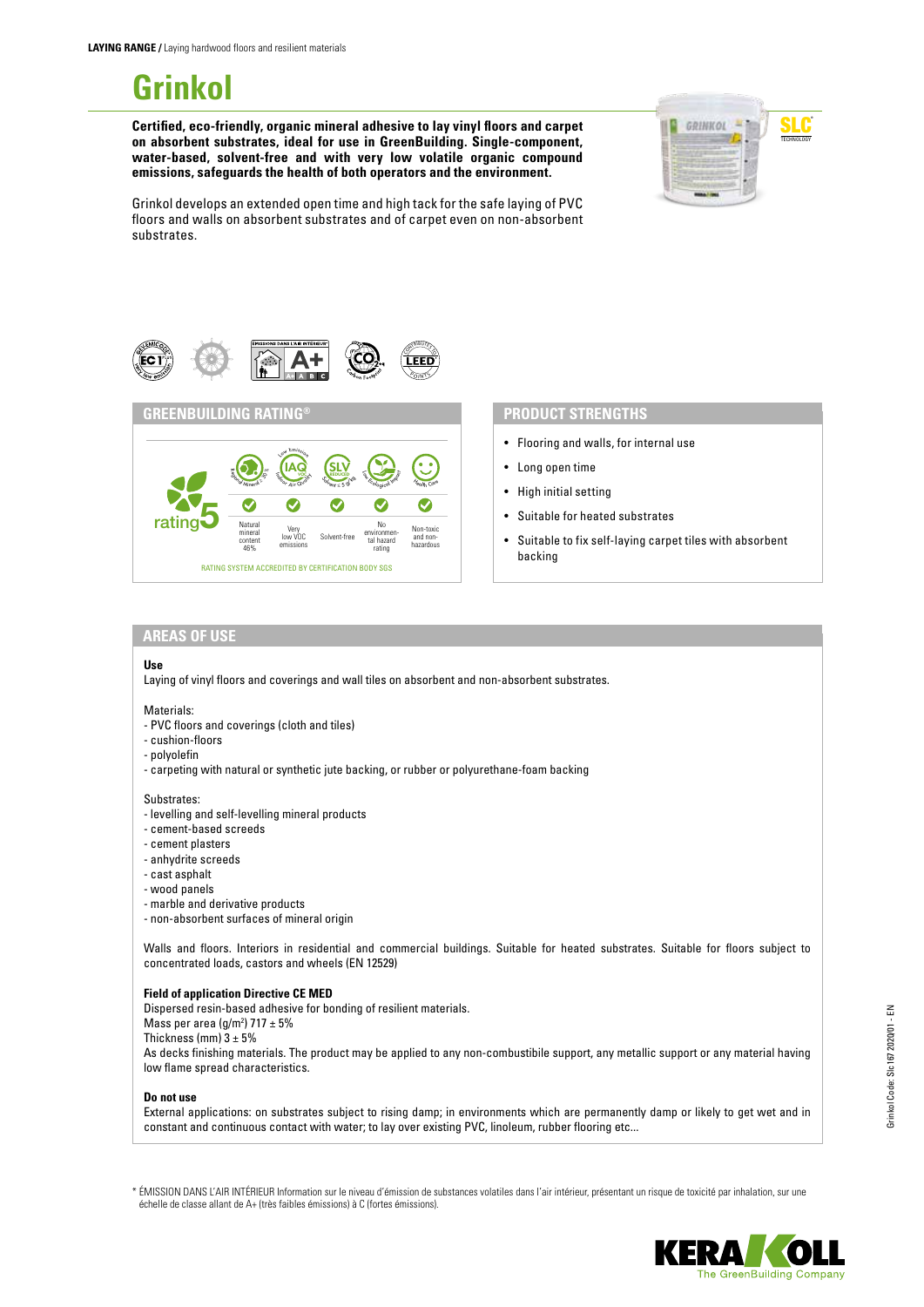# **INSTRUCTIONS FOR USE**

#### **Preparation of substrates**

Substrates must be compact, solid, level, smooth. They must also be dimensionally stable, non-deformable, dry, clean and free of any rising moisture, cracks, dust and detaching substances.

Cement-based substrates must have residual moisture at a maximum of 2.5% or 2%, in case of under floor heating.

Anhydrite substrates must have residual moisture of a maximum of 0.5% or 0.2% in case of under floor heating.

Cement-based screeds with dusty surface, flaky or weak parts must be treated with Primer A Eco. Always treat heated subfloors with Primer A Eco.

Uneven or excessively rough substrates must be adjusted and/or corrected with suitable products such as Keralevel® Eco Ultra, Keratech® Eco, Keratech® Eco Plus, or Keralevel® Eco.

Anhydrite substrates must be prepared according to the manufacturer's instructions and treated with Primer A Eco.

Cast asphalt substrates must always be treated with Primer A Eco and must be finished with suitable products such as Keralevel® Eco Ultra, Keratech® Eco, Keratech® Eco Plus, or Keralevel® Eco.

#### **Preparation**

The product is ready-to-use. Mix before use.

#### **Application on absorbent substrates**

Apply Grinkol on the substrate with a medium-short-bristle roller or a suitable toothed spreader (no. 1 or no. 3) depending on the type of the covering to be laid taking care that any residual dust is well incorporated.

Apply the adhesive to surfaces onto which, after a suitable evaporation time, the coating can be laid on the still fresh and sticky adhesive. Thoroughly massage the covering in order to avoid the formation of air bubbles and ensure complete contact with the adhesive. Massage or roll the covering again a few minutes apart.

#### **Application on non-absorbent substrates**

Given the high residual tack of the Grinkol film, the adhesive can be used on non-absorbent mineral substrates (marble, granite, grit floors) for laying of carpet with absorbent backing.

Apply Grinkol on the substrate with a suitable toothed spreader (no. 1 or no. 3) depending on the type of the covering to be laid. Wait for the water to evaporate and lay the covering on the sticky but almost dry adhesive layer.

Thoroughly massage the covering in order to avoid the formation of air bubbles and ensure complete contact with the adhesive. Massage or roll the covering again a few minutes apart.

# **Special applications**

It is possible to use Grinkol to fix self-laying carpet tiles with absorbent backing.

In this case, dilute Grinkol at 5 - 10% using water and apply it on the substrate with a medium-short-bristle roller or with a toothed spreader (no. 1 or no. 3) depending on the type of substrate in order to obtain a layer of adhesive suitable to ensure complete contact with the covering.

Wait for the water to evaporate and lay the covering on the sticky but dry adhesive layer.

Thoroughly massage or roll the covering in order to avoid the formation of air bubbles and ensure complete contact with the adhesive.

#### **Cleaning**

Clean tools with water immediately. After Grinkol has hardened it can only be removed mechanically.

#### **SPECIAL NOTES**

Do not use at temperatures below +10 °C or in air humidity of more than 75%.

At low temperatures, the adhesive and covering must be allowed to adjust to the local conditions first.

In addition to the above information, installation instructions provided by the manufacturer of the floor coverings used must also be followed, along with the technical sheets applicable to other products mentioned.

## **ABSTRACT**

*The certified laying of stable floors and coverings in PVC, cushion-floors, carpeting, polyolefin must be carried out using singlecomponent, eco-friendly organic mineral adhesive, GreenBuilding Rating® 5, such as Grinkol by Kerakoll Spa. The substrate must be permanently dry, even, smooth, compact, free from any loose debris, clean and cured, and the shrinkage stage already completed. For laying, a \_\_\_\_ toothed spreader must be used for an average coverage of ≈ \_\_\_ g/m2 .*